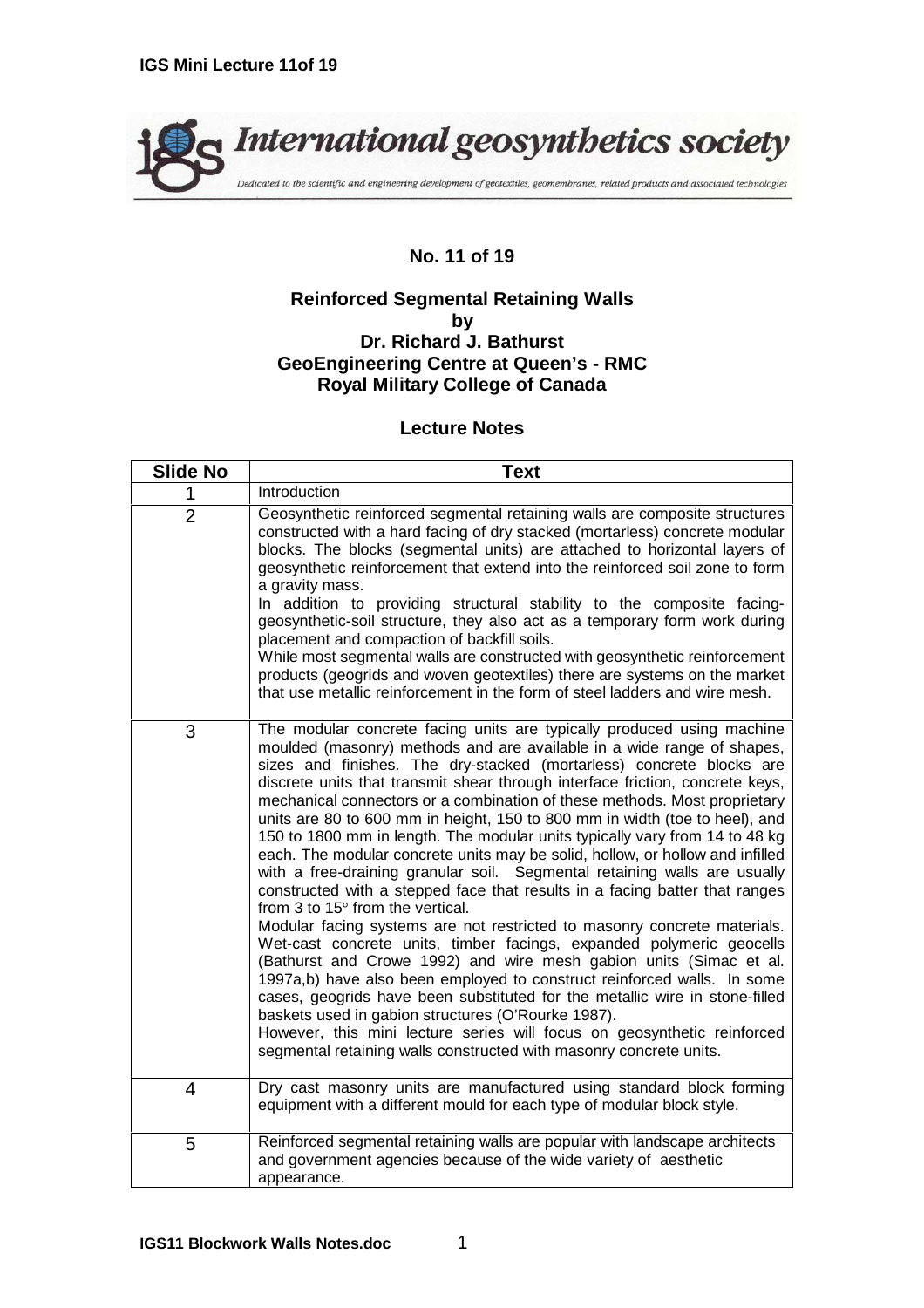| <b>Slide No</b> | <b>Text</b>                                                                                                                                                                                                                                                                                                                                                                                                                                                                                                                                                                                                                                                                                                                                                                                                                                                                                                                                                                                                                                                                                                                                                                                                                                                                                                                                                                                                                                                                |
|-----------------|----------------------------------------------------------------------------------------------------------------------------------------------------------------------------------------------------------------------------------------------------------------------------------------------------------------------------------------------------------------------------------------------------------------------------------------------------------------------------------------------------------------------------------------------------------------------------------------------------------------------------------------------------------------------------------------------------------------------------------------------------------------------------------------------------------------------------------------------------------------------------------------------------------------------------------------------------------------------------------------------------------------------------------------------------------------------------------------------------------------------------------------------------------------------------------------------------------------------------------------------------------------------------------------------------------------------------------------------------------------------------------------------------------------------------------------------------------------------------|
| 6               | The technique has seen rapid growth particularly in North America,<br>Australasia and many parts of Asia.                                                                                                                                                                                                                                                                                                                                                                                                                                                                                                                                                                                                                                                                                                                                                                                                                                                                                                                                                                                                                                                                                                                                                                                                                                                                                                                                                                  |
| $\overline{7}$  | A large part of the attraction is the wide variety of finishes and colours which<br>are available allowing the creation of structures which are sympathetic to<br>their environment                                                                                                                                                                                                                                                                                                                                                                                                                                                                                                                                                                                                                                                                                                                                                                                                                                                                                                                                                                                                                                                                                                                                                                                                                                                                                        |
| 8               | In North American terminology, reinforced segmental retaining walls fall<br>within the class of Mechanically Stabilised Earth structures. Geosynthetic<br>reinforced soil walls have been shown to be economical when compared to<br>conventional unreinforced soil structures. The above slide shows the results<br>of a survey of US State Departments of Transportation bid documents for a<br>wide range of different retaining wall solutions carried out in 1998. The<br>vertical axis is the total installed cost of the wall in US dollars per square<br>face meter.<br>Other sources have reported that segmental retaining walls in excess of 1 m<br>in height typically offer a 25% to 45% cost saving over comparable<br>conventional cast-in-place concrete retaining walls (Berg 1991, Simac et al.<br>1991, Anderson et al. 1991, Geotechnical Fabrics Report 1994).                                                                                                                                                                                                                                                                                                                                                                                                                                                                                                                                                                                        |
| 9               | Geosynthetic reinforced segmental retaining walls are becoming standard<br>practice for many highway retaining structures                                                                                                                                                                                                                                                                                                                                                                                                                                                                                                                                                                                                                                                                                                                                                                                                                                                                                                                                                                                                                                                                                                                                                                                                                                                                                                                                                  |
| 10              | Mortarless modular concrete units are easily transportable and therefore<br>facilitate construction in difficult access locations. The mortarless<br>construction and typically small segmental retaining wall unit size and weight<br>allows installation to proceed rapidly. An experienced installation crew of<br>three or four persons can typically erect 20 - 40 square meters of wall face<br>per day.<br>a) In this slide the geogrid reinforcement is attached to the facing column by<br>extending each reinforcement layer over the concrete shear key to the front<br>of the wall. The connection capacity is generated by friction between the<br>geogrid and the flat surface of concrete units and interlock with the concrete<br>shear key.<br>b) In this slide the geogrid reinforcement is attached to the facing column by<br>extending each reinforcement layer over the fibreglass shear pins at the<br>front of the concrete units and uses the weight of the units to form a largely<br>frictional connection.<br>c) This system uses a mechanical device in the form of a polymeric combs<br>to connect the reinforcement to the modular block facing units.<br>d) This system uses a mechanical device in the form of a polymeric lock bar<br>to connect the reinforcement to the modular block facing units.<br>Most design guides specify a minimum value for the strength of the<br>connection between the facing unit and the reinforcement. |
| 11              | Methodologies for the analysis and design of reinforced soil retaining walls<br>in the United States and the United Kingdom can be found in the following<br>documents:<br>•Standard Specifications for Highway Bridges: American Association of<br>State Highway and Transportation Officials (AASHTO 1996 and 1998<br>Interim's)<br>•Mechanically Stabilized Earth Walls and Reinforced Soil Slopes: Design<br>and Construction Guidelines (1996), Demonstration Project 82, Federal<br>Highway Administration (FHWA)<br>•Segmental retaining Walls, (Second Edition, 1996) National Concrete<br>Masonry Association (NCMA)<br>.BS 8006: Strengthened/reinforced soils and other fills (1995), BSI<br>In Canada, guidelines based on the FHWA and AASHTO documents are<br>found in the 3rd Edition of the Canadian Foundation Engineering Manual<br>(1992).                                                                                                                                                                                                                                                                                                                                                                                                                                                                                                                                                                                                              |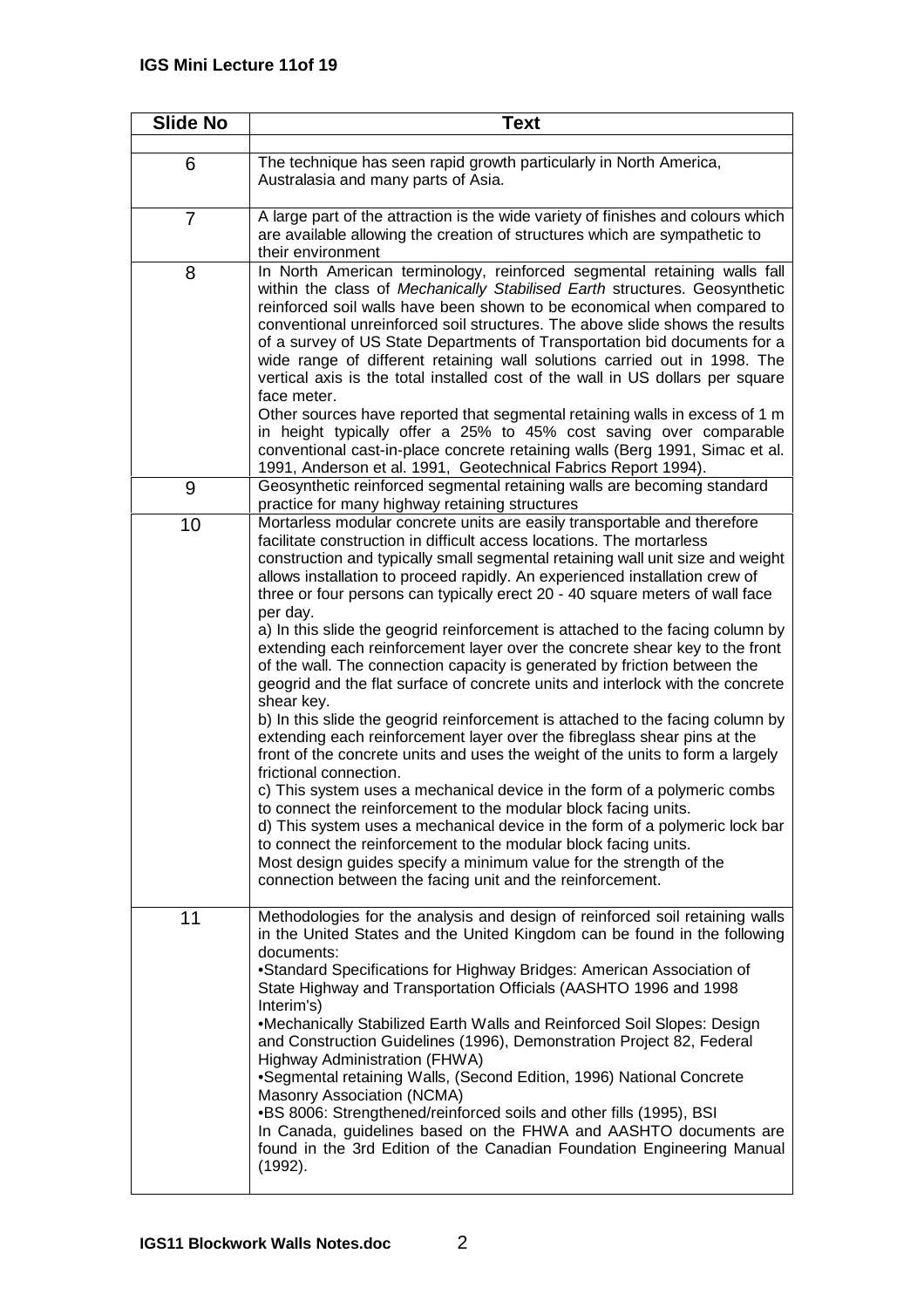| <b>Slide No</b> | <b>Text</b>                                                                                                                                                                                                                                                                                                                                                                                                                                                                                                                                                                                                                         |
|-----------------|-------------------------------------------------------------------------------------------------------------------------------------------------------------------------------------------------------------------------------------------------------------------------------------------------------------------------------------------------------------------------------------------------------------------------------------------------------------------------------------------------------------------------------------------------------------------------------------------------------------------------------------|
| 12              | The most comprehensive set of guidelines for the design, analysis,<br>construction and specification for reinforced segmental retaining walls is<br>published by the National Concrete Masonry Association in the United<br>States.                                                                                                                                                                                                                                                                                                                                                                                                 |
| 13              | The NCMA design manual for segmental retaining walls has been extended<br>to include recommendations for the design of these systems in seismic<br>areas.                                                                                                                                                                                                                                                                                                                                                                                                                                                                           |
| 14              | The design of reinforced segmental retaining walls is based on acceptable<br>margins of safety against different modes of failure.<br>Potential (collapse) failure mechanisms are classified as external, internal,<br>facing or global modes of failure                                                                                                                                                                                                                                                                                                                                                                            |
| 15              | <b>External Modes of Failure:</b><br>The length of the structure measured from the face of the structure to the<br>back of the reinforced soil mass must be great enough to prevent horizontal<br>sliding along the foundation base and to prevent overturning of the<br>reinforced soil block. The foundation must have sufficient bearing capacity<br>to prevent failure of the foundation and to prevent excessive settlement.                                                                                                                                                                                                   |
| 16              | Internal Modes of Failure<br>The length of layers of reinforcement must be sufficient to develop the full<br>design strength without slippage between the soil and the geosynthetic in<br>the anchorage zone behind the failure plane assumed in the design.<br>The strength and layout of the reinforcement must be such that the forces<br>determined by the design can be developed without rupture of any layer or<br>excessive reinforcement strain.<br>The friction developed between the soil and the reinforcement must be<br>sufficient to prevent sliding along any interface within the structure.                       |
| 17              | Facing Modes of Failure<br>It is a common misconception that the modular facing blocks are only<br>required to give an attractive appearance and prevent erosion at the face. It<br>is now accepted that the system needs to be designed to ensure adequate<br>connection capacity between the reinforcement and the blocks, a block<br>design which prevents shear slippage between the blocks and sufficient<br>layers of reinforcement connected to the face to prevent toppling of parts of<br>the facing structure particularly at the top of the wall.<br>Special attention to facing stability is required in seismic areas. |
| 18              | <b>Global Stability</b><br>As with all geotechnical structures, consideration needs to be given to the<br>overall or global stability of the structure.                                                                                                                                                                                                                                                                                                                                                                                                                                                                             |
| 19              | Although recommended factors of safety vary between the several design<br>guidelines, the table above shows a typical mix of values                                                                                                                                                                                                                                                                                                                                                                                                                                                                                                 |
| 20              | Standard Construction Sequence (some systems require amended or<br>additional items);<br>Excavate trench for levelling pad<br>Lay compacted granular layer or unreinforced concrete levelling pad to form<br>the base of the wall<br>Install the first layer of blocks ensuring that each block is level and in the<br>correct alignment.                                                                                                                                                                                                                                                                                           |
| 21<br>22        | Backfill carefully behind the first layer of units ready to lay the first layer of<br>reinforcement<br>Connect pre cut lengths of reinforcement to the facing using the specified                                                                                                                                                                                                                                                                                                                                                                                                                                                   |
|                 | connection system.                                                                                                                                                                                                                                                                                                                                                                                                                                                                                                                                                                                                                  |
| 23              | Install two or three additional layers of blocks.                                                                                                                                                                                                                                                                                                                                                                                                                                                                                                                                                                                   |